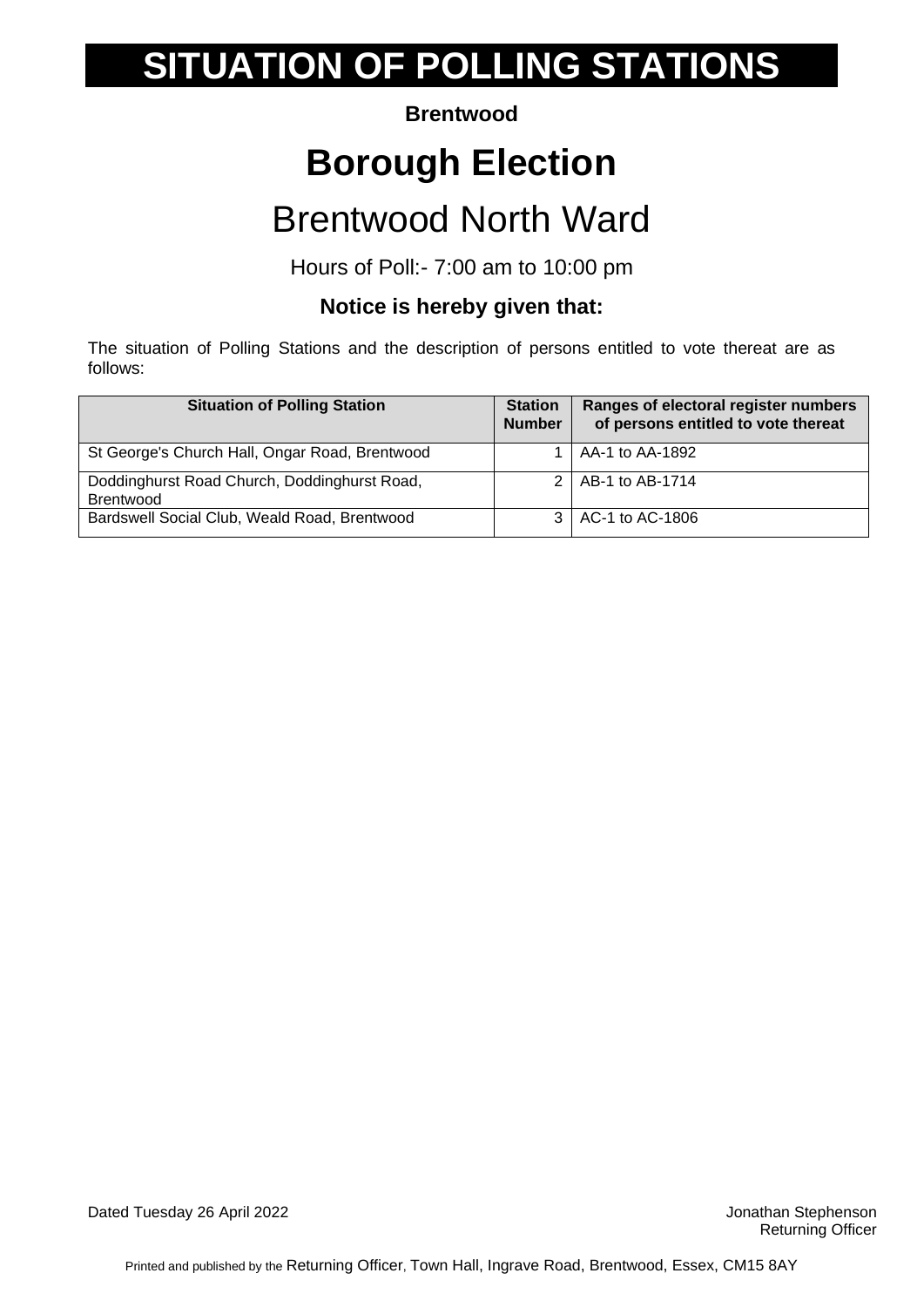#### **Brentwood**

## **Borough Election**

### Brentwood South Ward

Hours of Poll:- 7:00 am to 10:00 pm

### **Notice is hereby given that:**

| <b>Situation of Polling Station</b>                                | <b>Station</b><br><b>Number</b> | Ranges of electoral register numbers<br>of persons entitled to vote thereat |
|--------------------------------------------------------------------|---------------------------------|-----------------------------------------------------------------------------|
| Hogarth Primary School, Riseway, Brentwood                         |                                 | BA-1 to BA-375                                                              |
| Cathedral Small Hall, Ingrave Road, Brentwood                      | 5                               | BB-1 to BB-1976                                                             |
| Three Arch Bridge Community Hall, Maple Close,<br><b>Brentwood</b> | 6                               | BC-1 to BC-1082                                                             |
| St Stephen's, Ingrave, St Stephens Crescent, Brentwood             |                                 | BD-1 to BD-1193                                                             |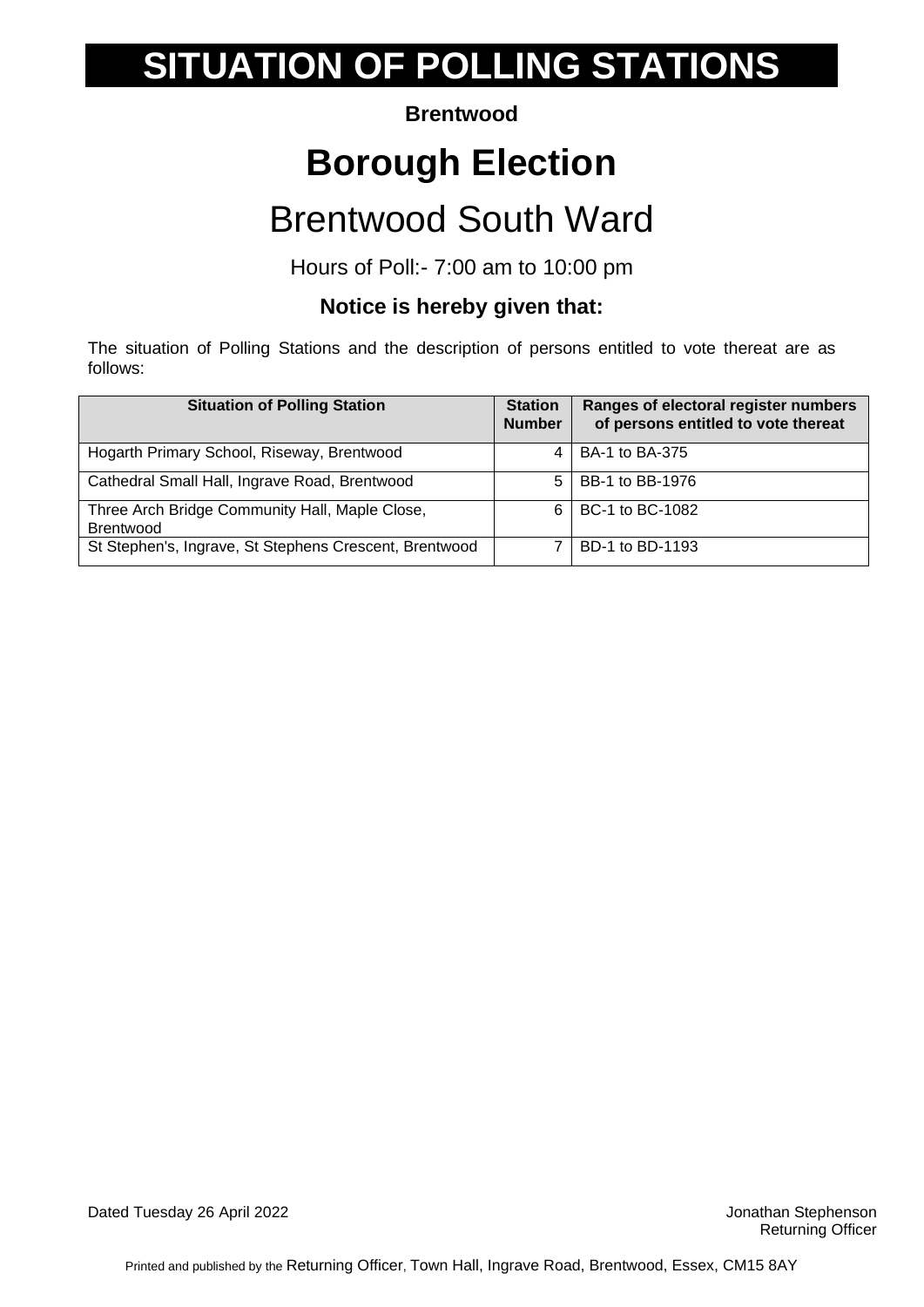#### **Brentwood**

## **Borough Election**

### Brentwood West Ward

Hours of Poll:- 7:00 am to 10:00 pm

### **Notice is hereby given that:**

| <b>Situation of Polling Station</b>                         | <b>Station</b><br><b>Number</b> | Ranges of electoral register numbers<br>of persons entitled to vote thereat |
|-------------------------------------------------------------|---------------------------------|-----------------------------------------------------------------------------|
| Victoria Court, Victoria Road, Warley                       | 8                               | CA-1 to CA-1446                                                             |
| Holly Trees Primary School, Vaughan Williams Way,<br>Warley | 9                               | CB-1 to CB-679                                                              |
| South Weald Parish Hall, 85 London Road, Brentwood          | 10                              | CC-1 to CC-1543                                                             |
| Kings Hall, Kings Chase, Brentwood                          |                                 | CD-1 to CD-1961                                                             |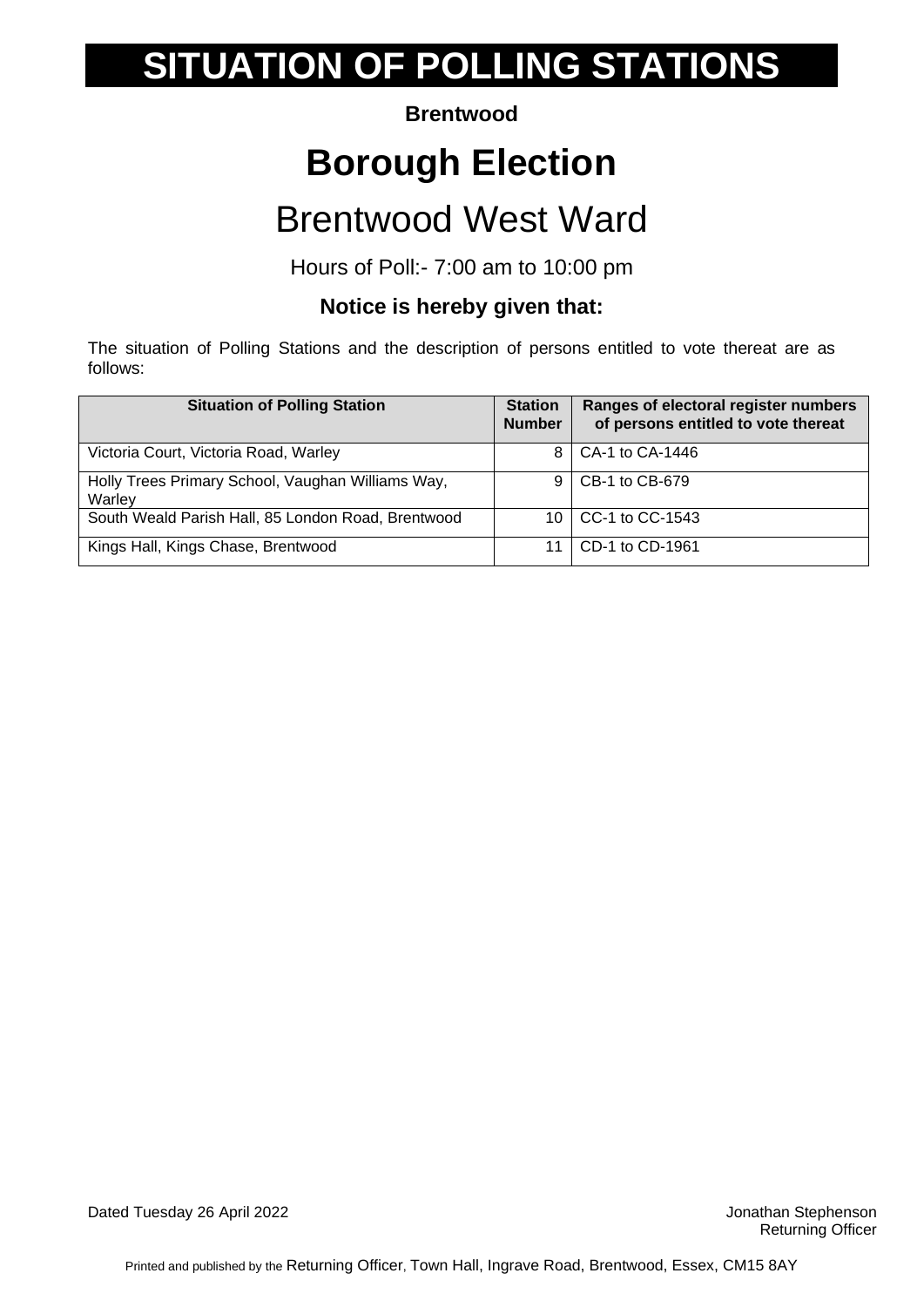### **Brentwood**

## **Borough Election**

## Brizes & Doddinghurst Ward

Hours of Poll:- 7:00 am to 10:00 pm

### **Notice is hereby given that:**

The situation of Polling Stations and the description of persons entitled to vote thereat are as follows:

| <b>Situation of Polling Station</b>                         | <b>Station</b><br><b>Number</b> | Ranges of electoral register numbers<br>of persons entitled to vote thereat |
|-------------------------------------------------------------|---------------------------------|-----------------------------------------------------------------------------|
| Kelvedon Hatch Village Hall, School Road, Kelvedon<br>Hatch | 12                              | DB-1 to DB-1162                                                             |
| Kelvedon Hatch Village Hall, School Road, Kelvedon<br>Hatch | 13                              | DB-1163 to DB-2060                                                          |
| Navestock Village Hall, Navestock Side, Brentwood           | 14                              | DC-1 to DC-474                                                              |
| Doddinghurst Village Hall, Church Lane, Doddinghurst        | 15                              | DD-1 to DD-1136                                                             |
| Doddinghurst Village Hall, Church Lane, Doddinghurst        | 16                              | DD-1137 to DD-2190                                                          |

Dated Tuesday 26 April 2022 **Stated Tuesday 26 April 2022** Jonathan Stephenson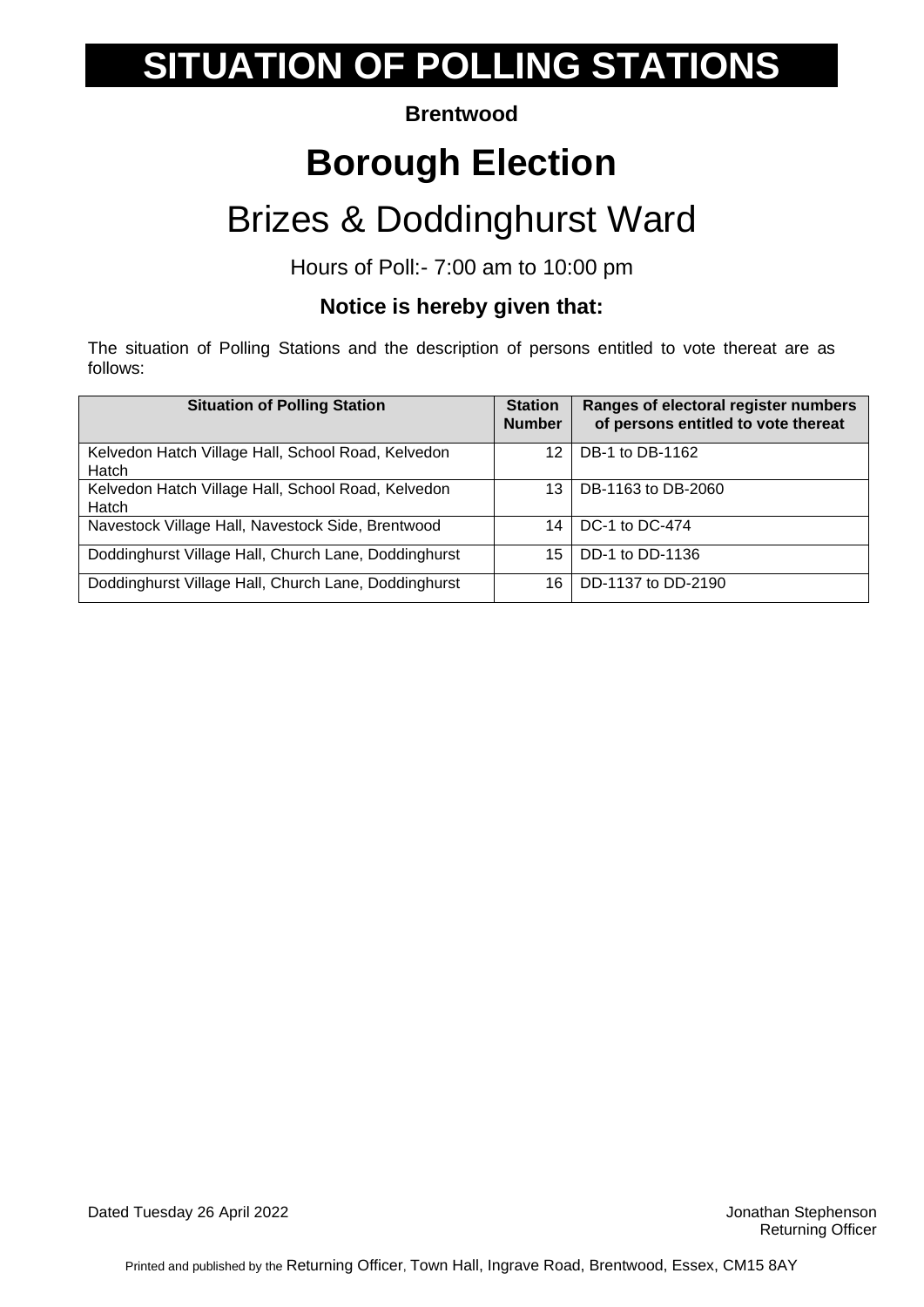### **Brentwood**

## **Borough Election**

## Herongate, Ingrave & West Horndon Ward

Hours of Poll:- 7:00 am to 10:00 pm

### **Notice is hereby given that:**

| <b>Situation of Polling Station</b>                                | <b>Station</b><br><b>Number</b> | Ranges of electoral register numbers<br>of persons entitled to vote thereat |
|--------------------------------------------------------------------|---------------------------------|-----------------------------------------------------------------------------|
| Ingrave Church Hall, School Lane, Ingrave                          |                                 | EA-1 to EA-1784                                                             |
| East & West Horndon Village Hall, Thorndon Avenue,<br>West Horndon | 18 I                            | EC-1 to EC-1305                                                             |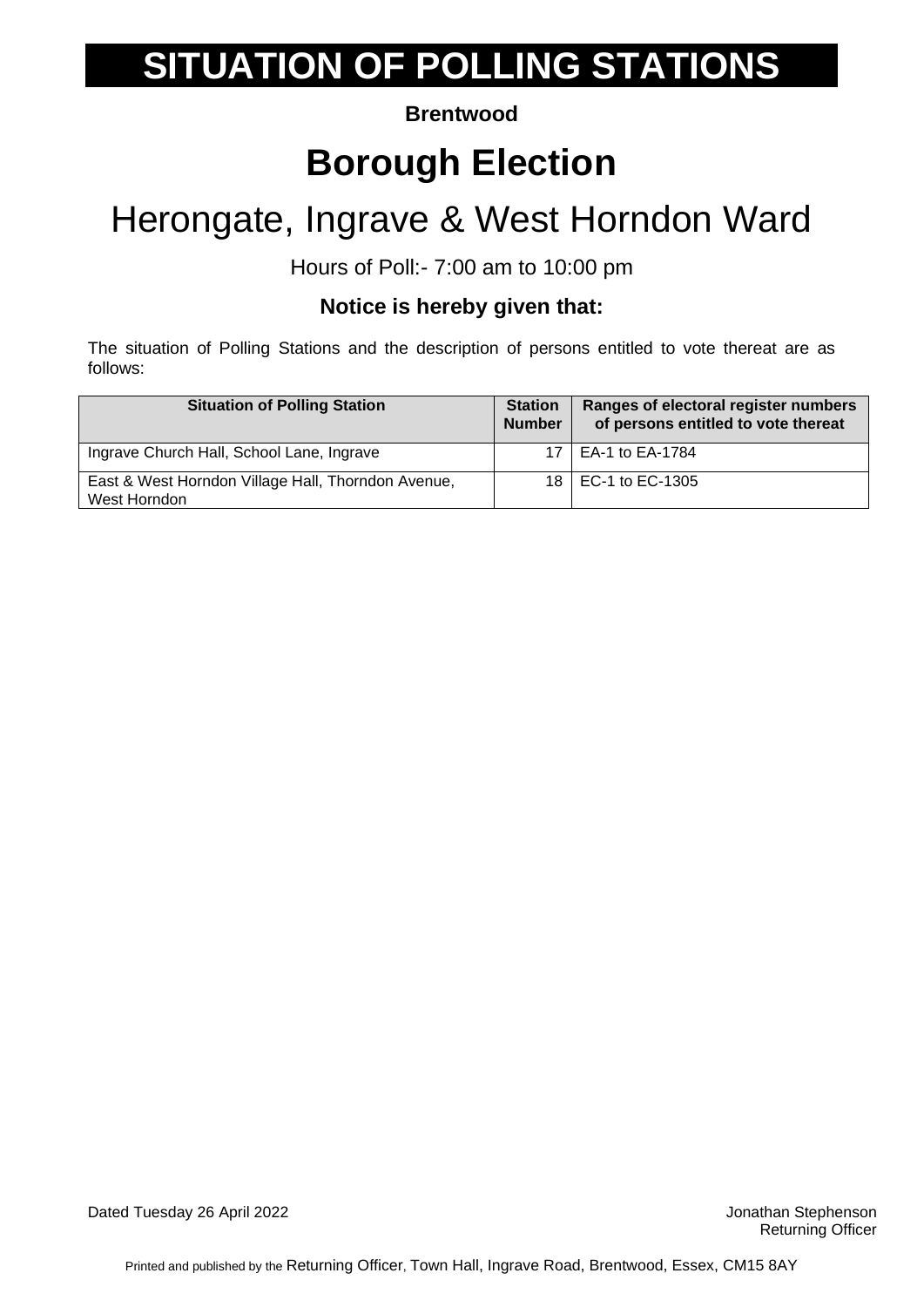### **Brentwood**

## **Borough Election**

### Hutton Central Ward

Hours of Poll:- 7:00 am to 10:00 pm

### **Notice is hereby given that:**

| <b>Situation of Polling Station</b>                | <b>Station</b><br><b>Number</b> | Ranges of electoral register numbers<br>of persons entitled to vote thereat |
|----------------------------------------------------|---------------------------------|-----------------------------------------------------------------------------|
| Hutton Free Church Hall, Hanging Hill Lane, Hutton |                                 | 19   FA-1 to FA-1529                                                        |
| Hutton Free Church Hall, Hanging Hill Lane, Hutton |                                 | 20   FA-1530 to FA-2973                                                     |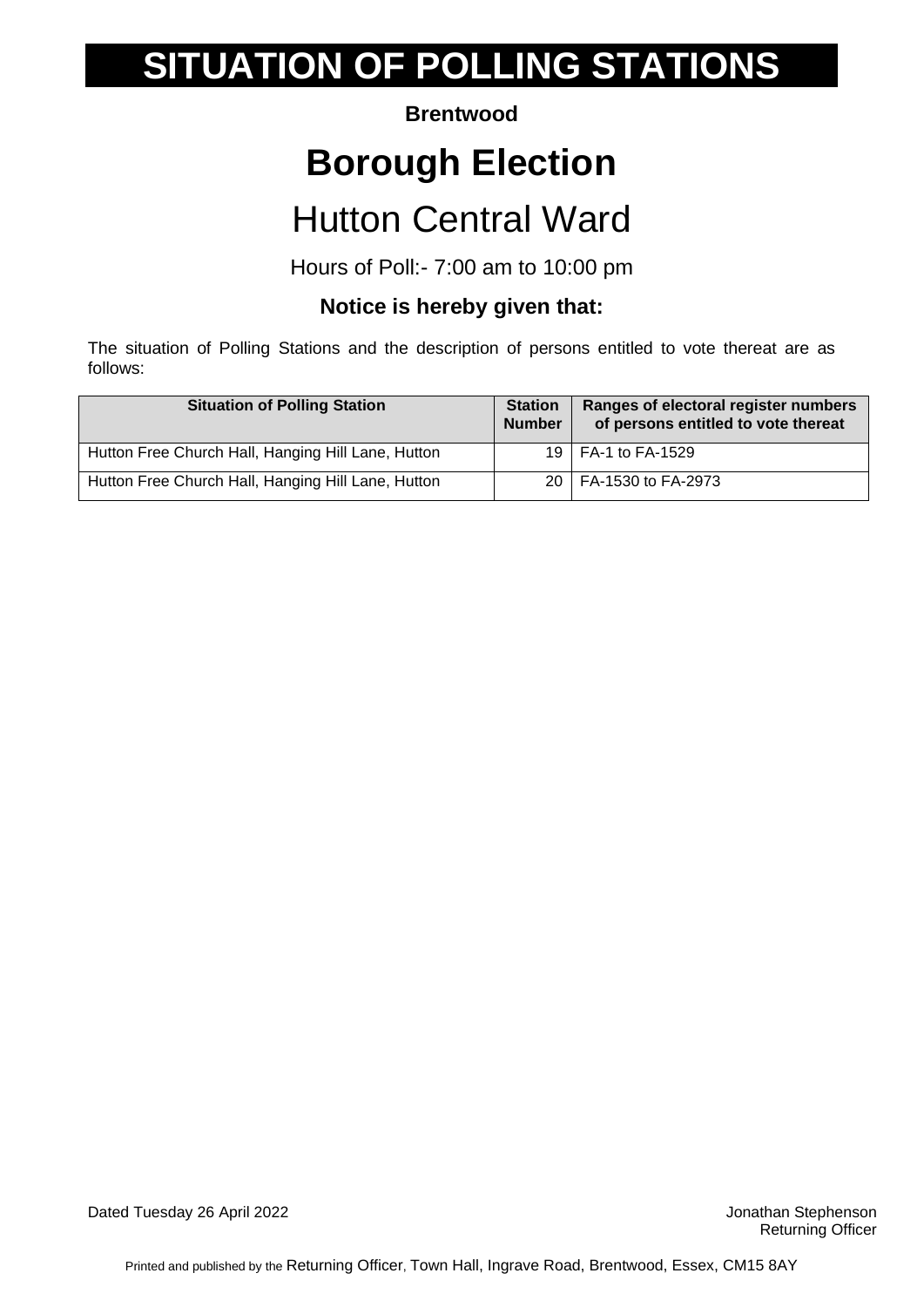#### **Brentwood**

## **Borough Election**

### Hutton East Ward

Hours of Poll:- 7:00 am to 10:00 pm

### **Notice is hereby given that:**

The situation of Polling Stations and the description of persons entitled to vote thereat are as follows:

| <b>Situation of Polling Station</b>                                  | <b>Station</b><br><b>Number</b> | Ranges of electoral register numbers<br>of persons entitled to vote thereat |
|----------------------------------------------------------------------|---------------------------------|-----------------------------------------------------------------------------|
| Hutton Community Centre, Harrison Close, Hutton,<br><b>Brentwood</b> | 21                              | GA-1 to GA-1387                                                             |
| Hutton Community Centre, Harrison Close, Hutton,<br><b>Brentwood</b> | 22                              | GA-1388 to GA-2733                                                          |
| Seventh Day Adventist Church Hall, North Drive, Hutton               |                                 | GB-1 to GB-260                                                              |

Dated Tuesday 26 April 2022 **Dated Tuesday 26 April 2022**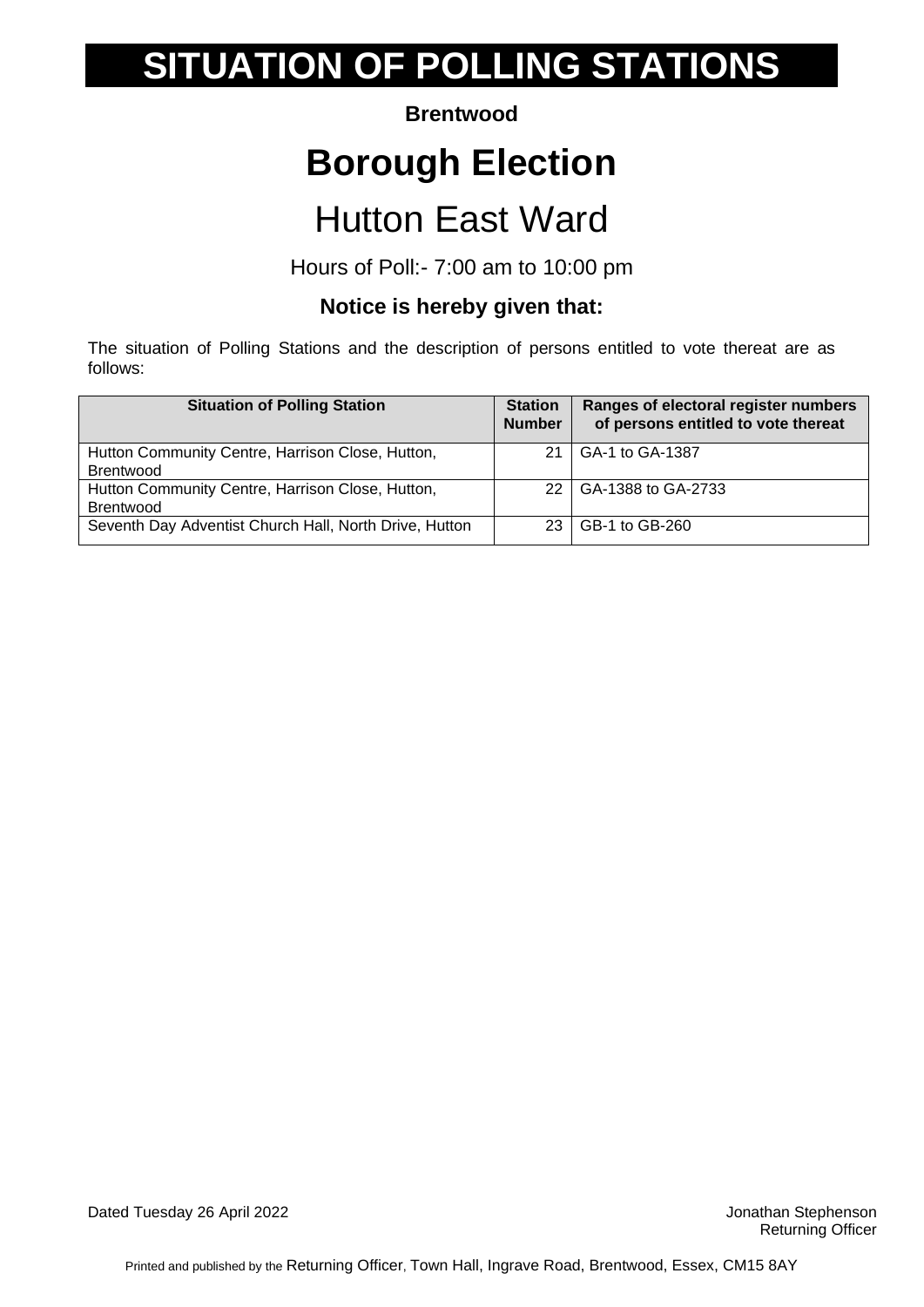### **Brentwood**

## **Borough Election**

## Hutton South Ward

Hours of Poll:- 7:00 am to 10:00 pm

### **Notice is hereby given that:**

The situation of Polling Stations and the description of persons entitled to vote thereat are as follows:

| <b>Situation of Polling Station</b>                          | <b>Station</b><br><b>Number</b> | Ranges of electoral register numbers<br>of persons entitled to vote thereat |
|--------------------------------------------------------------|---------------------------------|-----------------------------------------------------------------------------|
| Hutton & Shenfield Union Church, Roundwood Avenue,<br>Hutton | 24                              | JA-1 to JA-1527                                                             |
| Hutton & Shenfield Union Church, Roundwood Avenue,<br>Hutton | 25                              | JB-3 to JB-1439                                                             |

Dated Tuesday 26 April 2022 **Dated Tuesday 26 April 2022**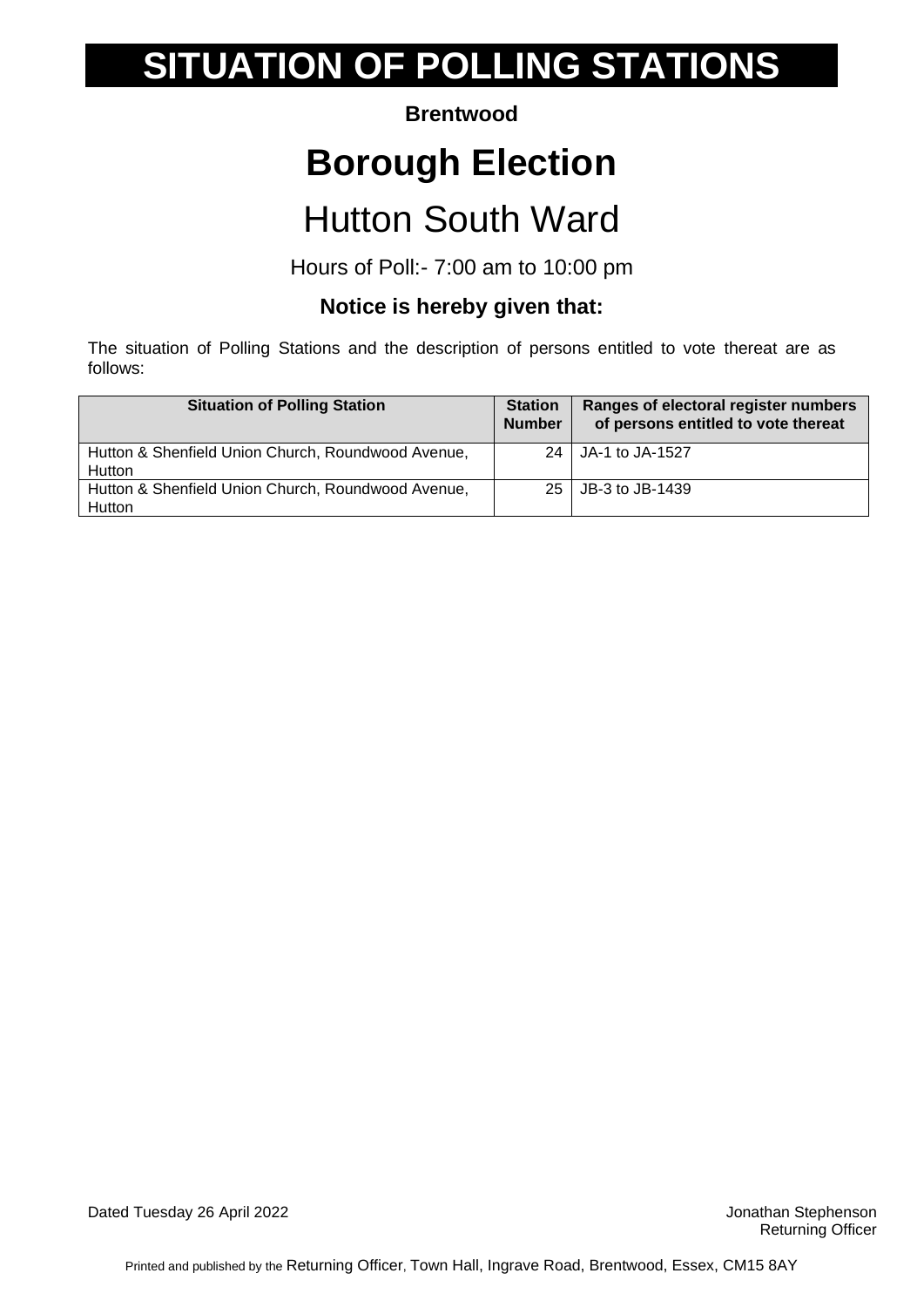#### **Brentwood**

## **Borough Election**

### Ingatestone, Fryerning & Mountnessing **Ward**

Hours of Poll:- 7:00 am to 10:00 pm

### **Notice is hereby given that:**

| <b>Situation of Polling Station</b>                                   | <b>Station</b><br><b>Number</b> | Ranges of electoral register numbers<br>of persons entitled to vote thereat |
|-----------------------------------------------------------------------|---------------------------------|-----------------------------------------------------------------------------|
| Fryerning Parish Rooms, Mill Green Road, Fryerning                    | 26                              | KA-1 to KA-428                                                              |
| Ingatestone & Fryerning Community Hall, 7 High Street,<br>Ingatestone | 27                              | KB-2 to KB-677                                                              |
| Ingatestone & Fryerning Community Hall, 7 High Street,<br>Ingatestone | 28                              | KC-1 to KC-1816                                                             |
| Christy Hall, Pemberton Avenue, Ingatestone                           | 29                              | KD-1 to KD-1036                                                             |
| St John's Church Hall, Church Road, Mountnessing                      | 30                              | KE-1 to KE-1076/1                                                           |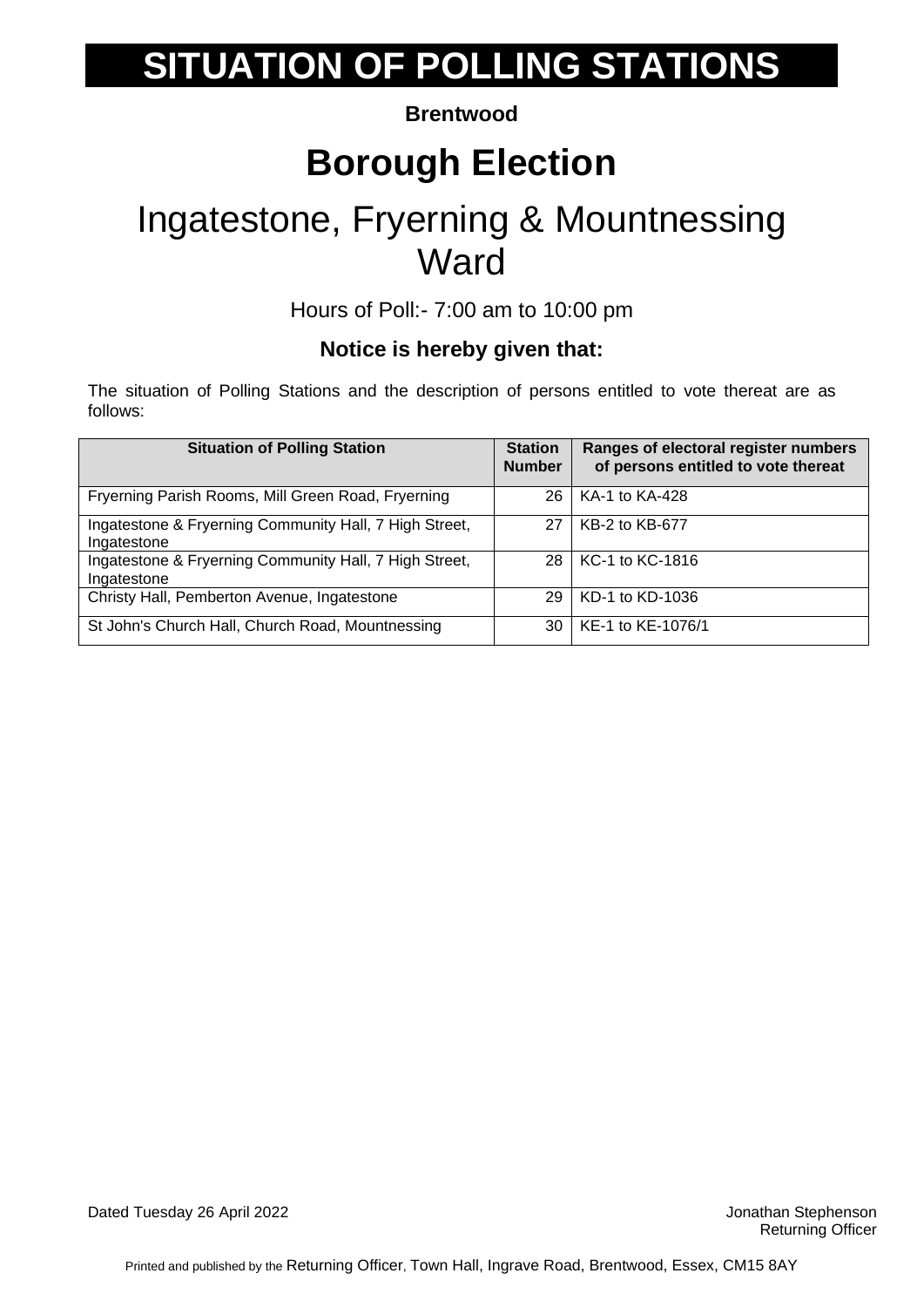#### **Brentwood**

## **Borough Election**

## Pilgrims Hatch Ward

Hours of Poll:- 7:00 am to 10:00 pm

### **Notice is hereby given that:**

| <b>Situation of Polling Station</b>                                   | <b>Station</b><br><b>Number</b> | Ranges of electoral register numbers<br>of persons entitled to vote thereat |
|-----------------------------------------------------------------------|---------------------------------|-----------------------------------------------------------------------------|
| Bishops Hall Park Community Centre, Elizabeth Road,<br>Pilgrims Hatch | 31                              | LA-1 to LA-1455                                                             |
| Larchwood Primary School, Larchwood Gardens, Pilgrims<br>Hatch        | 32                              | LB-1 to LB-1729                                                             |
| Larchwood Primary School, Larchwood Gardens, Pilgrims<br>Hatch        | 33                              | LB-1730 to LB-3136                                                          |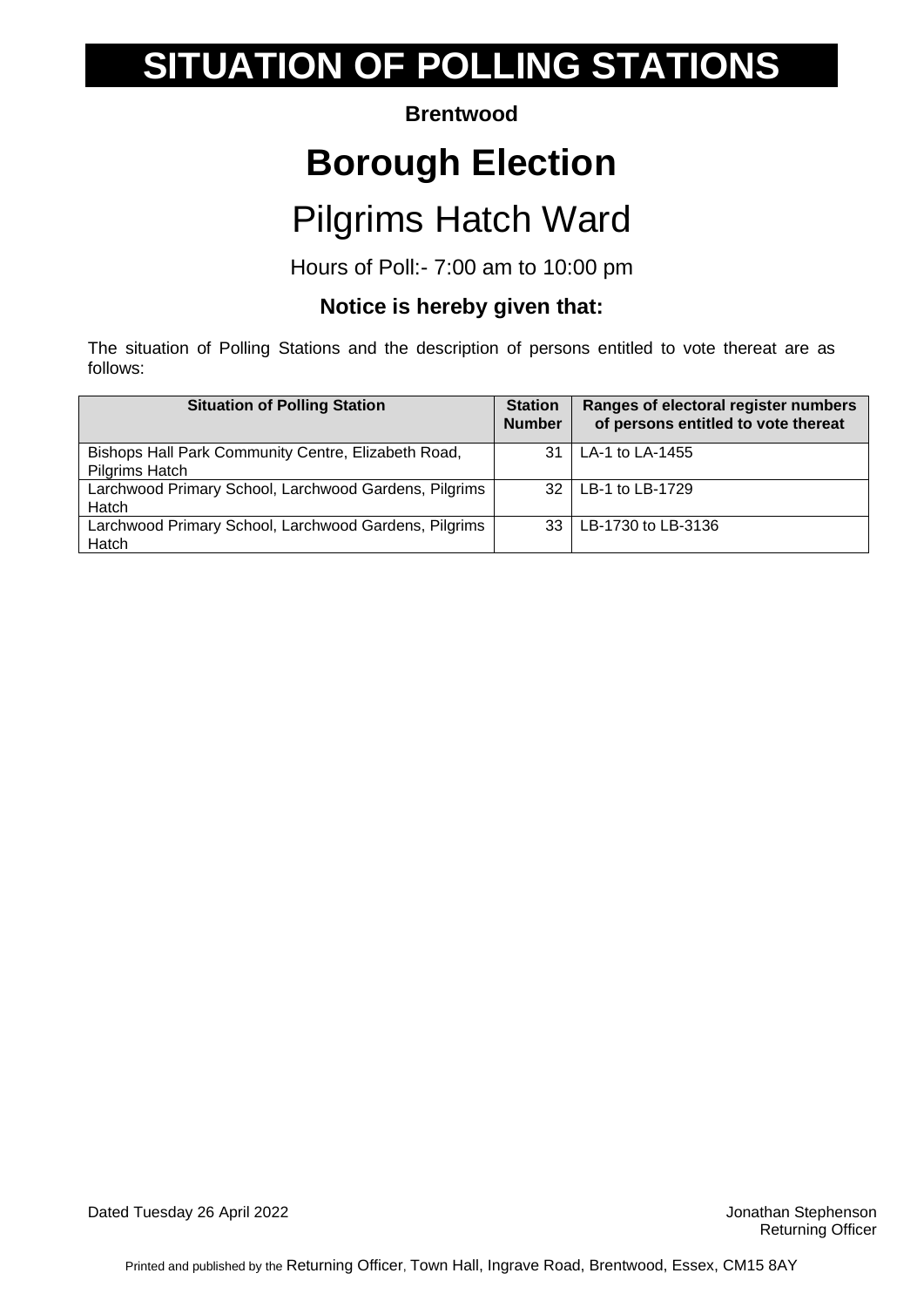#### **Brentwood**

## **Borough Election**

### Shenfield Ward

Hours of Poll:- 7:00 am to 10:00 pm

### **Notice is hereby given that:**

| <b>Situation of Polling Station</b>              | <b>Station</b><br><b>Number</b> | Ranges of electoral register numbers<br>of persons entitled to vote thereat |
|--------------------------------------------------|---------------------------------|-----------------------------------------------------------------------------|
| Shenfield Parish Hall, 60 Hutton Road, Shenfield | 34                              | MA-1 to MA-1434                                                             |
| Shenfield Parish Hall, 60 Hutton Road, Shenfield | 35                              | MA-1435 to MA-1895                                                          |
| Shenfield Parish Hall, 60 Hutton Road, Shenfield | 36                              | MA-2966 to MA-4262                                                          |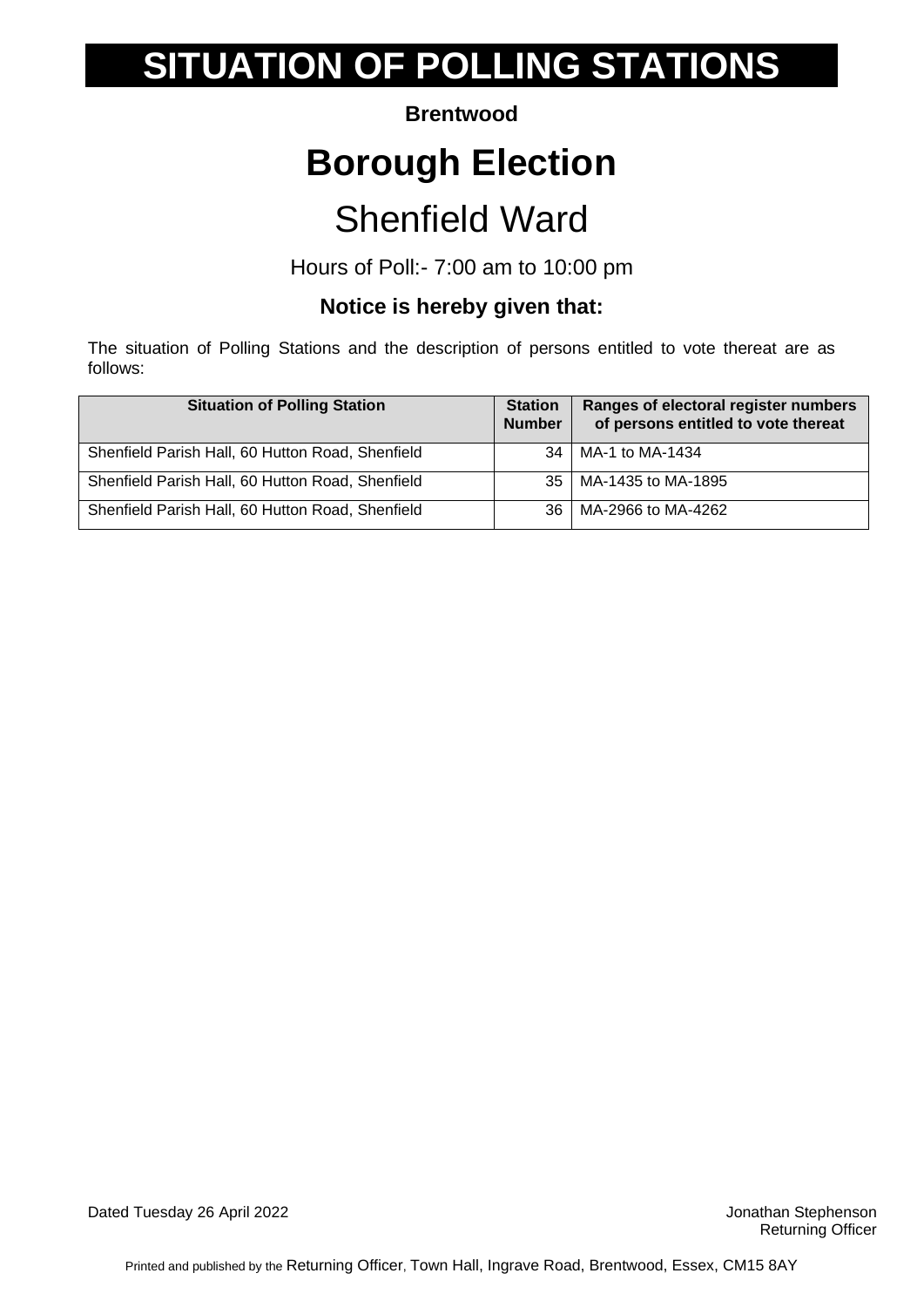#### **Brentwood**

## **Borough Election**

## South Weald Ward

Hours of Poll:- 7:00 am to 10:00 pm

### **Notice is hereby given that:**

| <b>Situation of Polling Station</b>                                 | <b>Station</b><br><b>Number</b> | Ranges of electoral register numbers<br>of persons entitled to vote thereat |
|---------------------------------------------------------------------|---------------------------------|-----------------------------------------------------------------------------|
| South Weald Parish Hall, 85 London Road, Brentwood                  | 37                              | NA-1 to NA-943                                                              |
| The Belli Centre, r/o St Peter's Church, Weald Road,<br>South Weald |                                 | 38   NB-1 to NB-170                                                         |
| St Paul's Church Centre, Mores Lane, Bentley                        | 39                              | $N$ C-1 to NC-386                                                           |